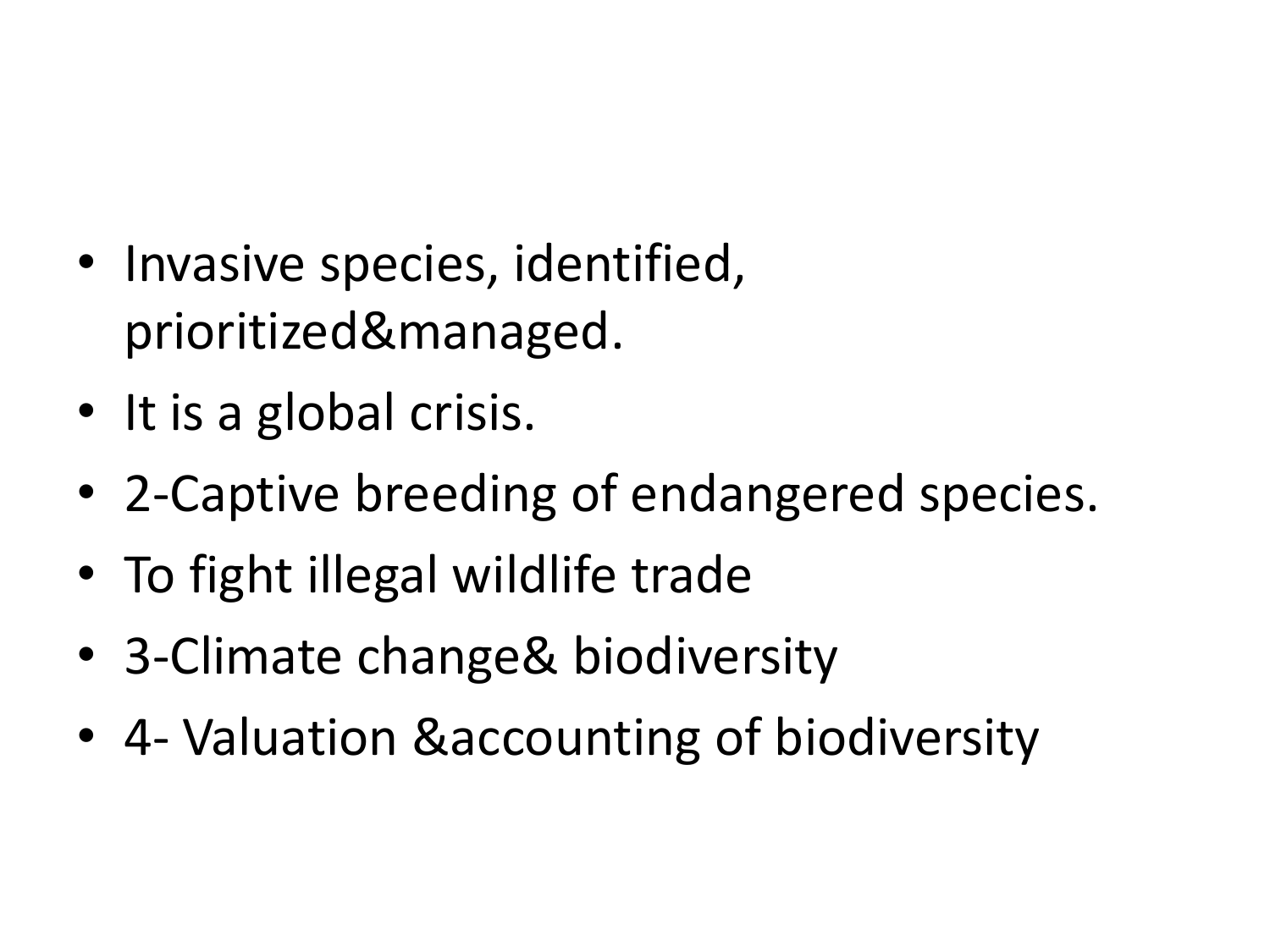#### Project concept note

Management of Procambarus clarkii(Redswamp crayfish) in Africa (Egypt,South Africa, Sudan,Kenya, Uganda, Zambia and Zimbabwe,Rwanda).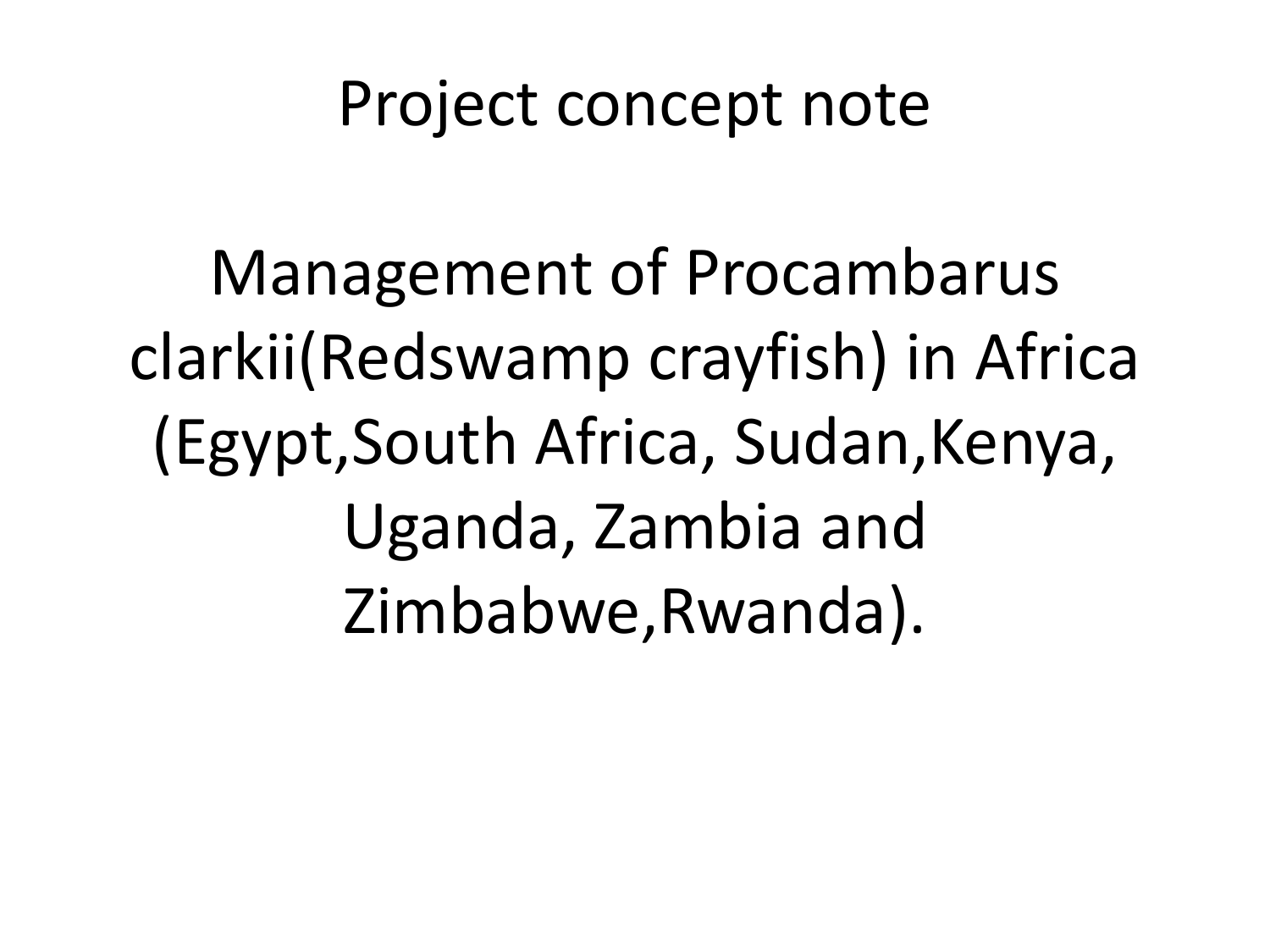## The Cray fish

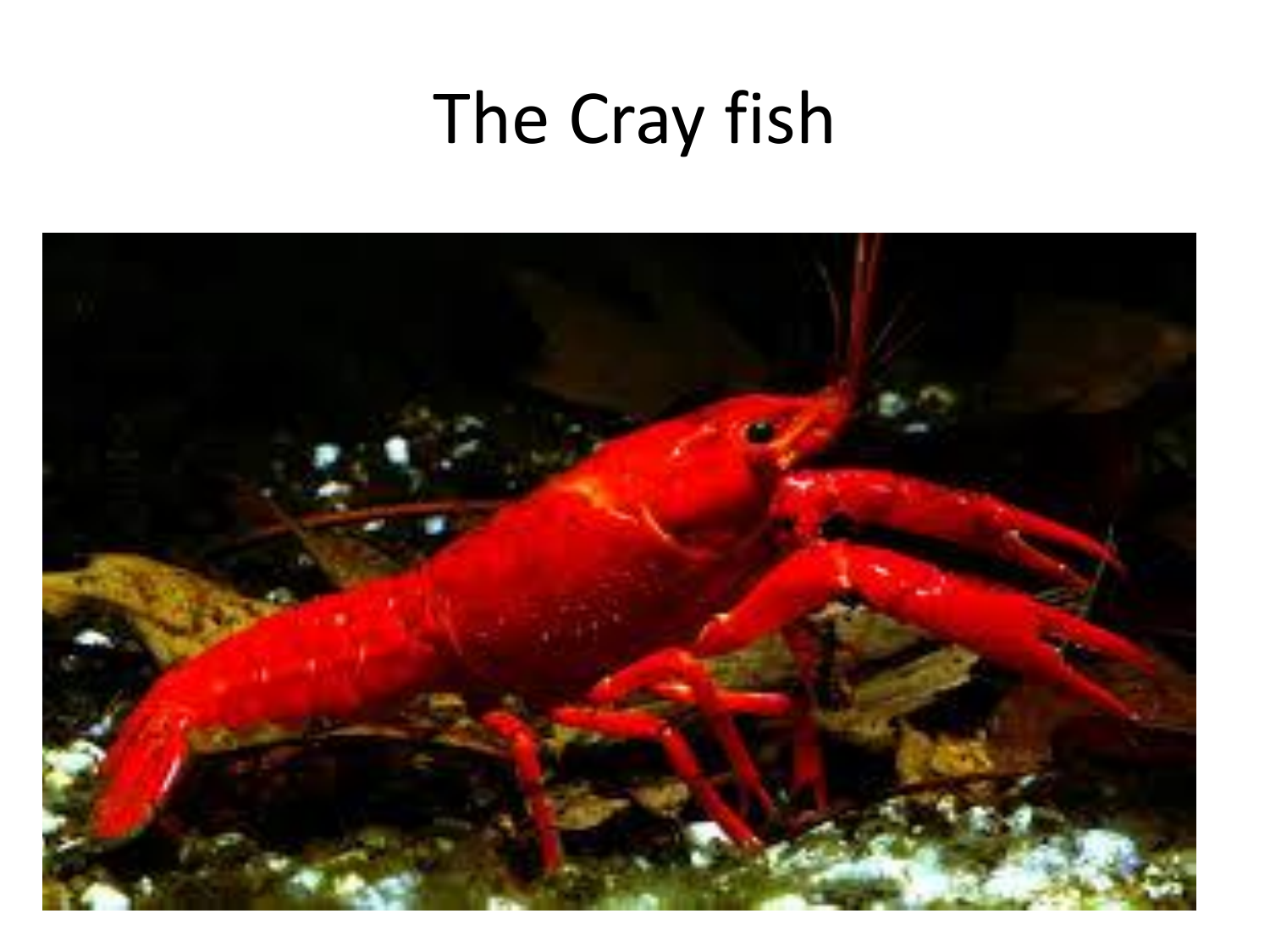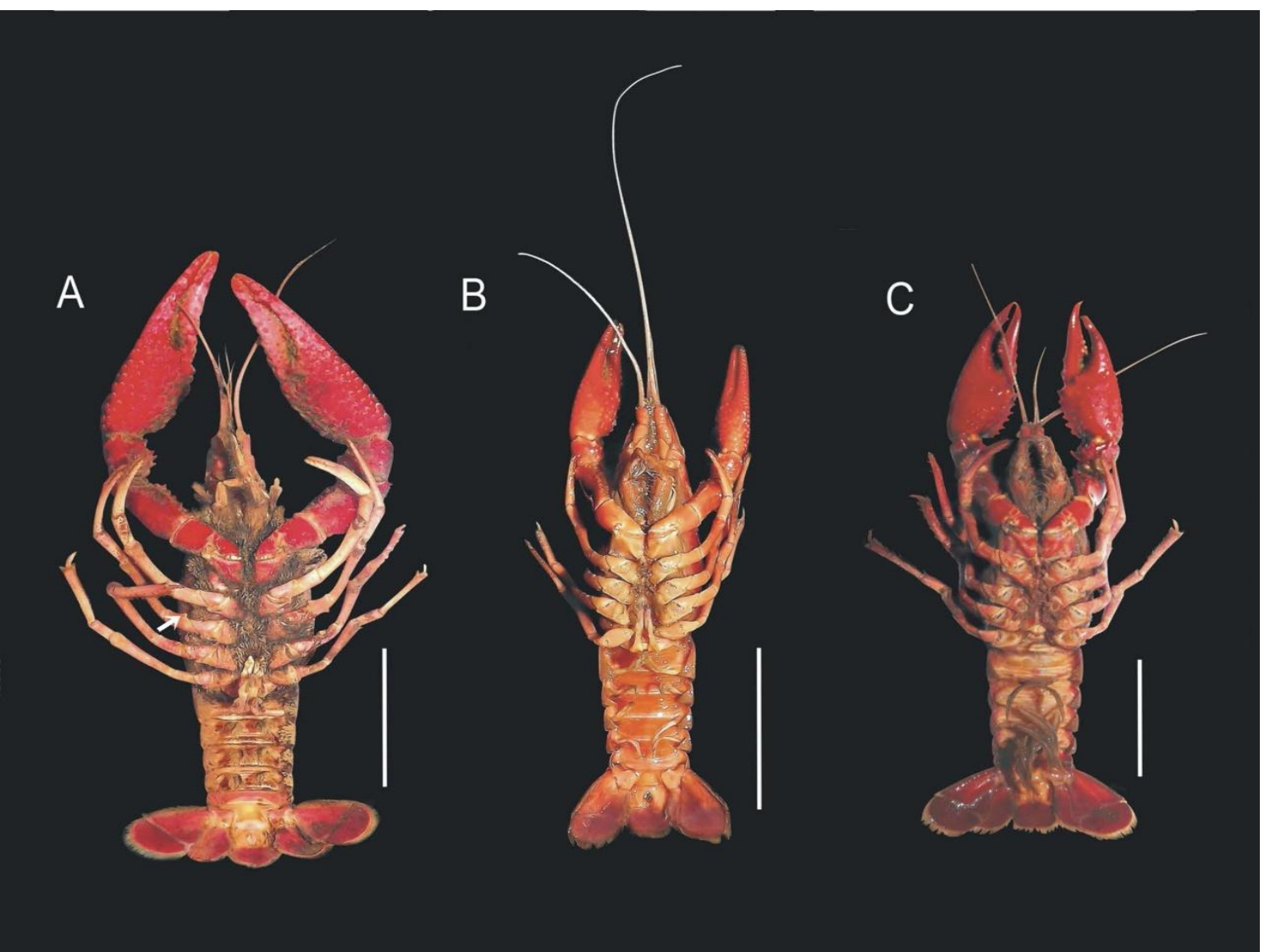## Crayfish in Lakes

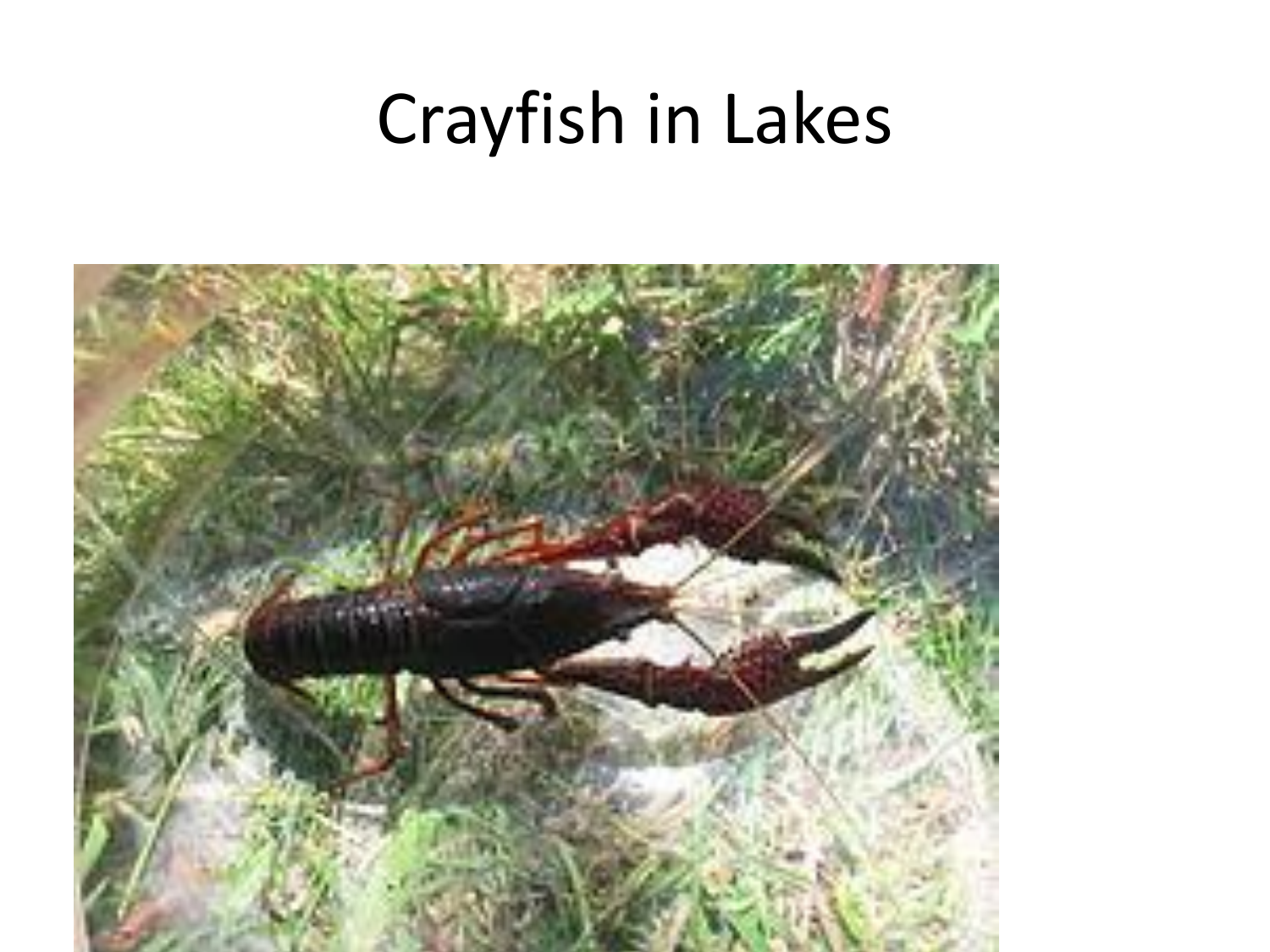- This project is performed to detect and map the spread of *Procambarus clarkia* in Africa, the species which eat everything from plankton to amphibians.
- **This invasive species was spread in Africa as a consequence of climate change in this region& for other reasones.**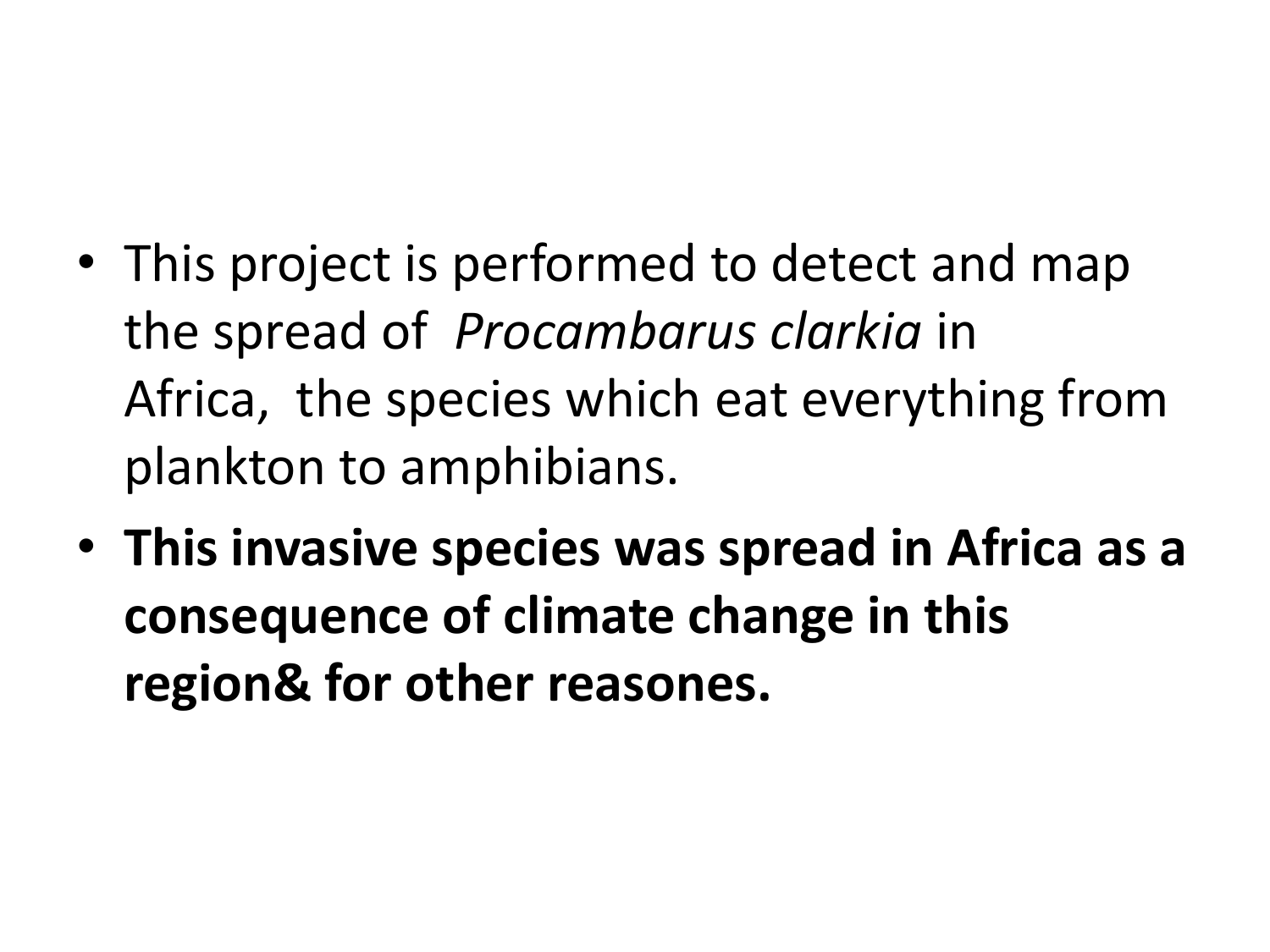# **Objective**

The importance of freshwater environments to humankind is enormous and modifications on its services will have a strong impact on human welfare so, for that & in order to achieve the **Aichi Biodiversity Target 9** and the **Sustainable Development Goal 15**, we introduce this project for management of this invasive species in Egypt and some countries in Africa (South Africa, Sudan, Uganda,Kenya Zambia and Zimbabwe,Rounda).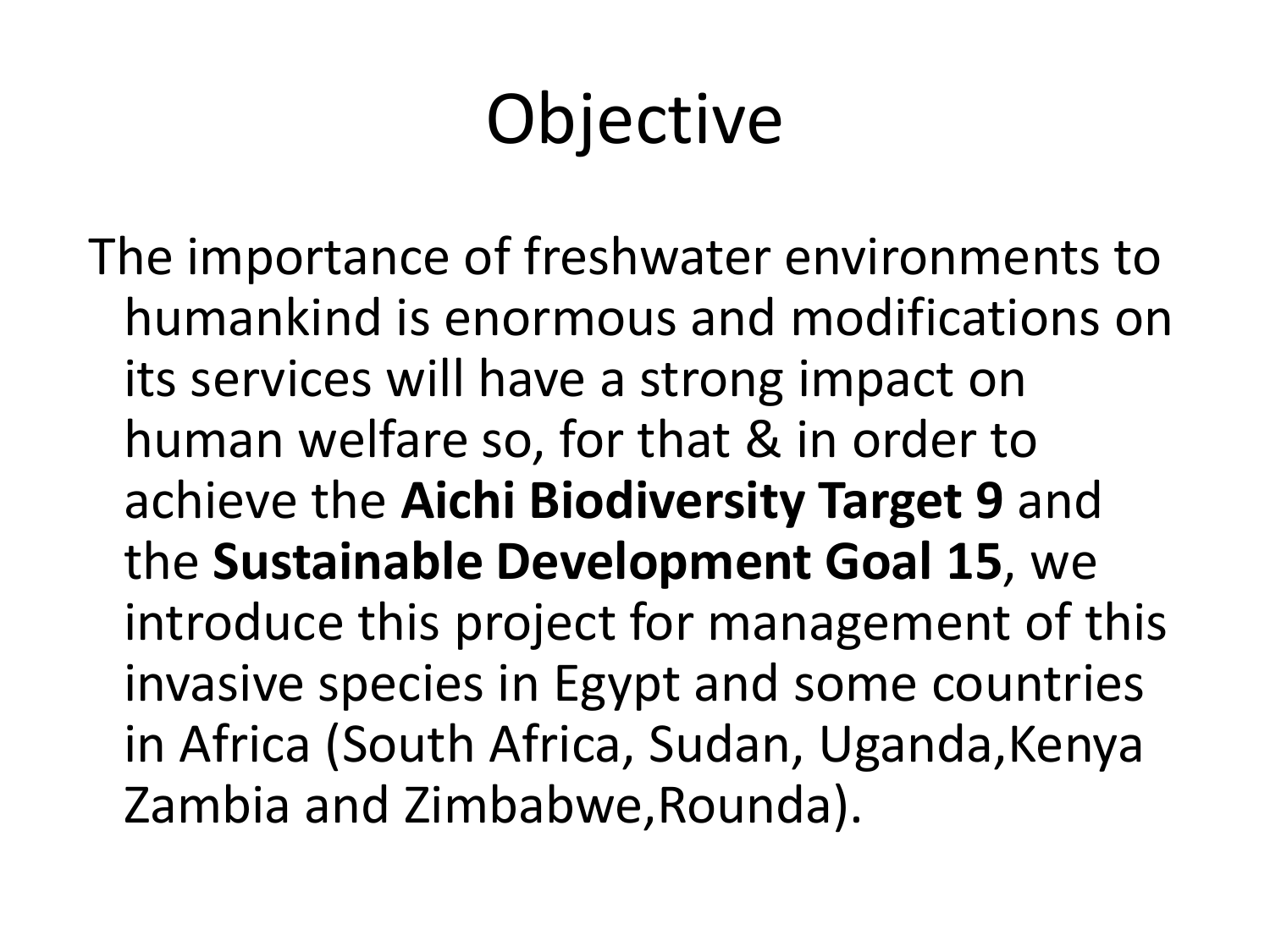- The 6-inch-long (15-centimeter-long) invader is already widely distributed in lakes and other bodies of water throughout [Africa](http://travel.nationalgeographic.com/travel/countries/south-africa-guide/).
- The crayfish will reach the East African lakes of Malawi, Tanganyika, and Victoria, which are home to hundreds—and probably thousands—of species found nowhere else.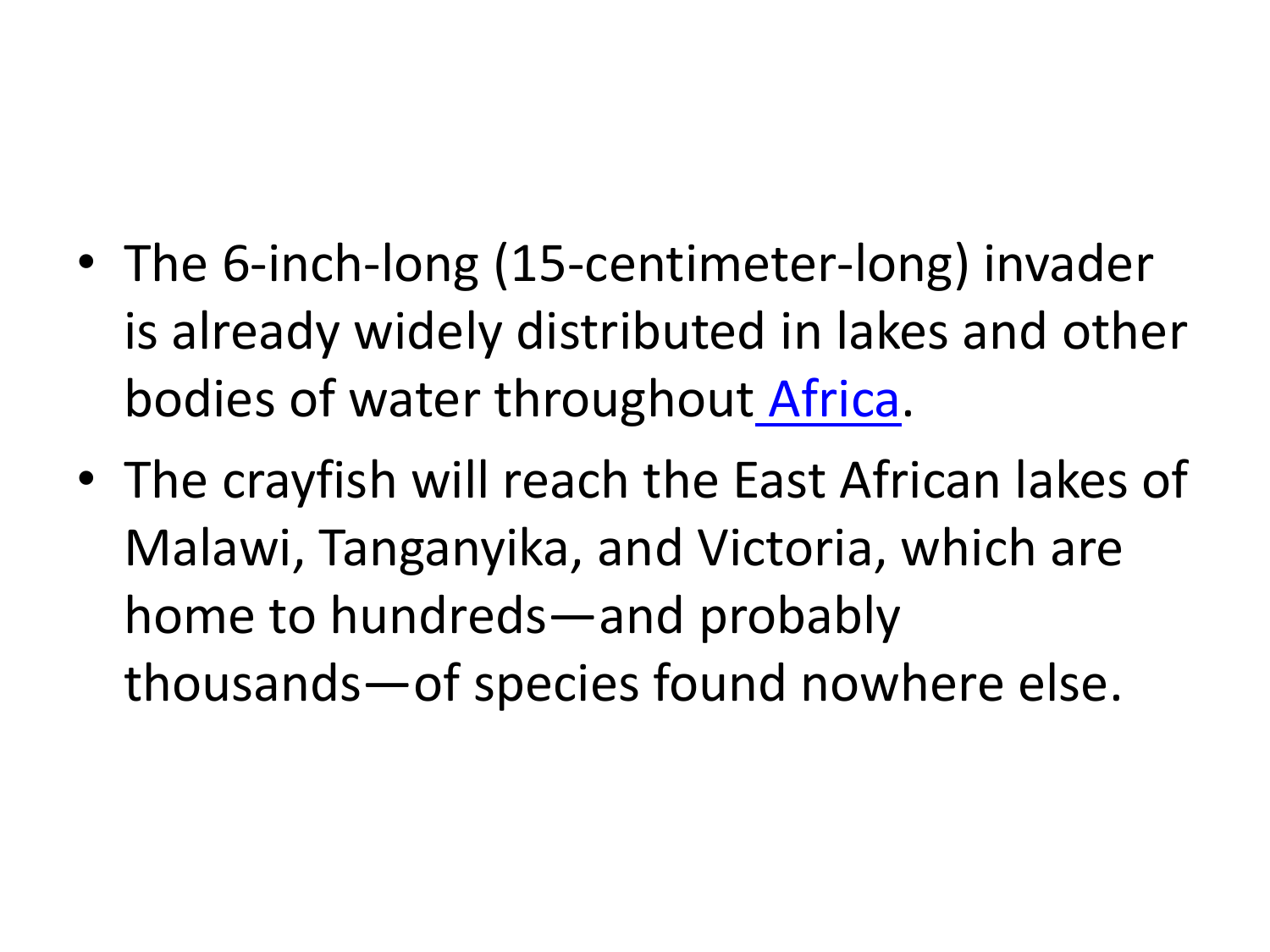- By removing animals and plants from wetlands, [the crayfish] can upset the balance of ecosystems and reduce valuable ecosystem functions.
- Louisiana crayfish were first imported in the 1970s into Kenya and South Africa, where the species was grown in aquaculture operations. People bred the species in Kenya's [Lake](http://maps.nationalgeographic.com/maps/map-machine)  [Naivasha](http://maps.nationalgeographic.com/maps/map-machine) and sold the delicacy to Scandinavian buyers after that region's native crayfish had been wiped out by disease.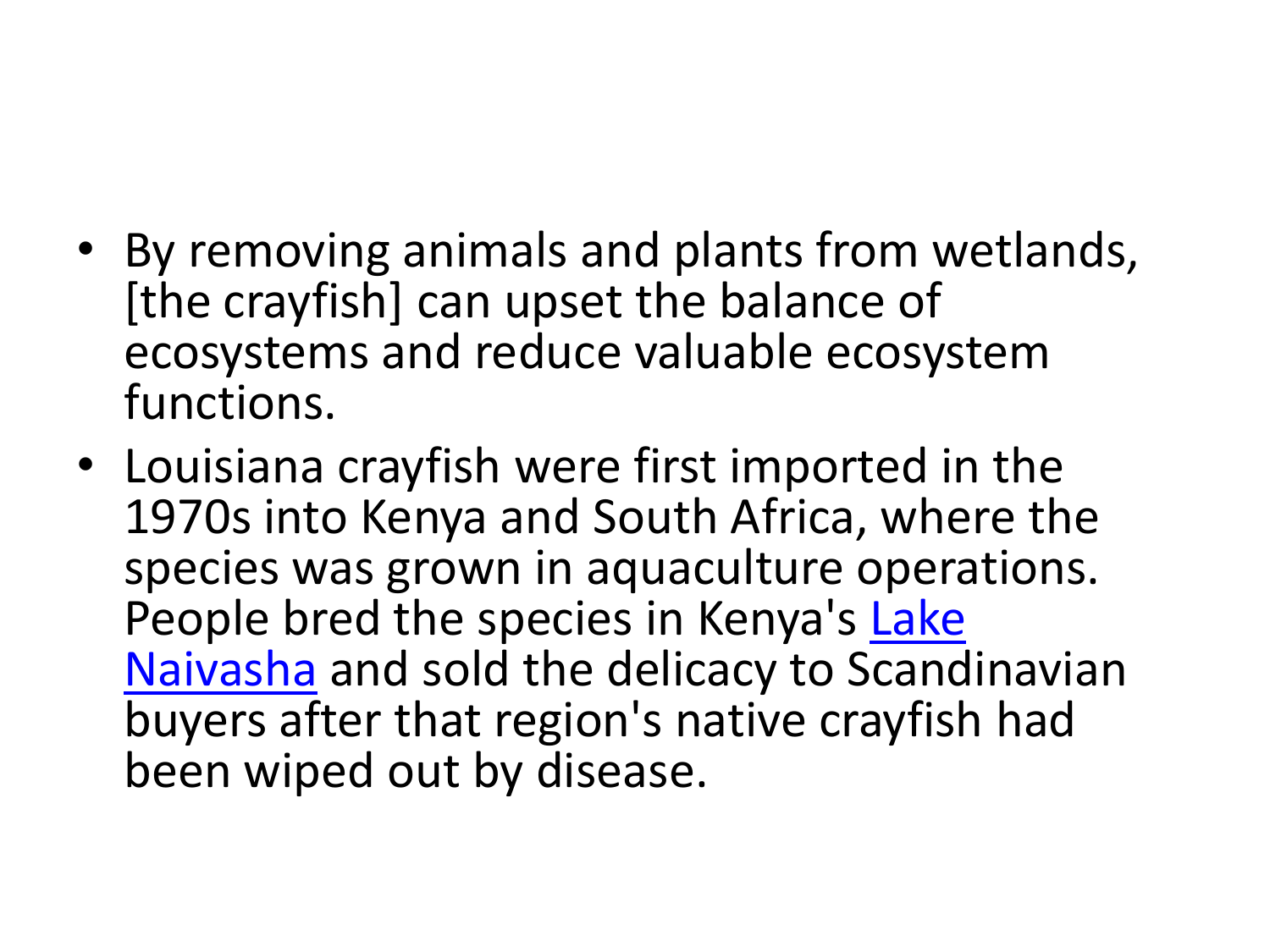• It is rarely seen or recognized as a threat, but they have certainly affected the fishery in Naivasha. That's because, "by eating fish eggs and fingerlings, [crayfish] can reduce the populations of fishable fish." Though some people have benefited from selling the crayfish, it's a bit of a boom-and-bust venture.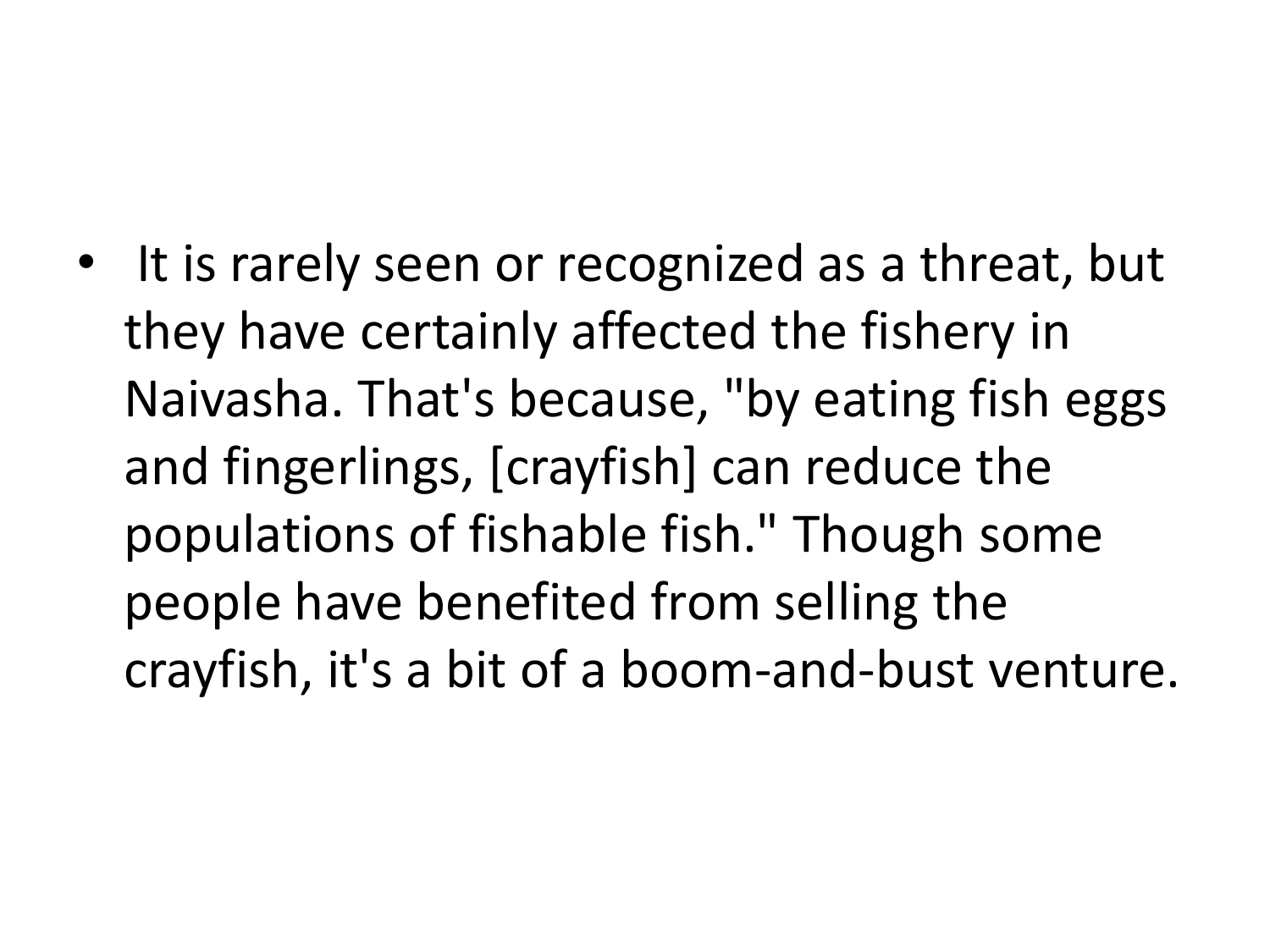• Crayfish numbers can quickly explode and then collapse after eating the available prey in a given area.The crayfish were also introduced into dams around the Kenyan cities of Nairobi, Kiambu, and Limuru to rid those areas of parasitecarrying snails, but by burrowing into the edges of dams, rivers, and lakes to make their nests, the crayfish have damaged local infrastructure and landscapes, for instance, their burrowing has caused water canals to leak, earth dams to collapse, and banks of rivers and lakes to erode.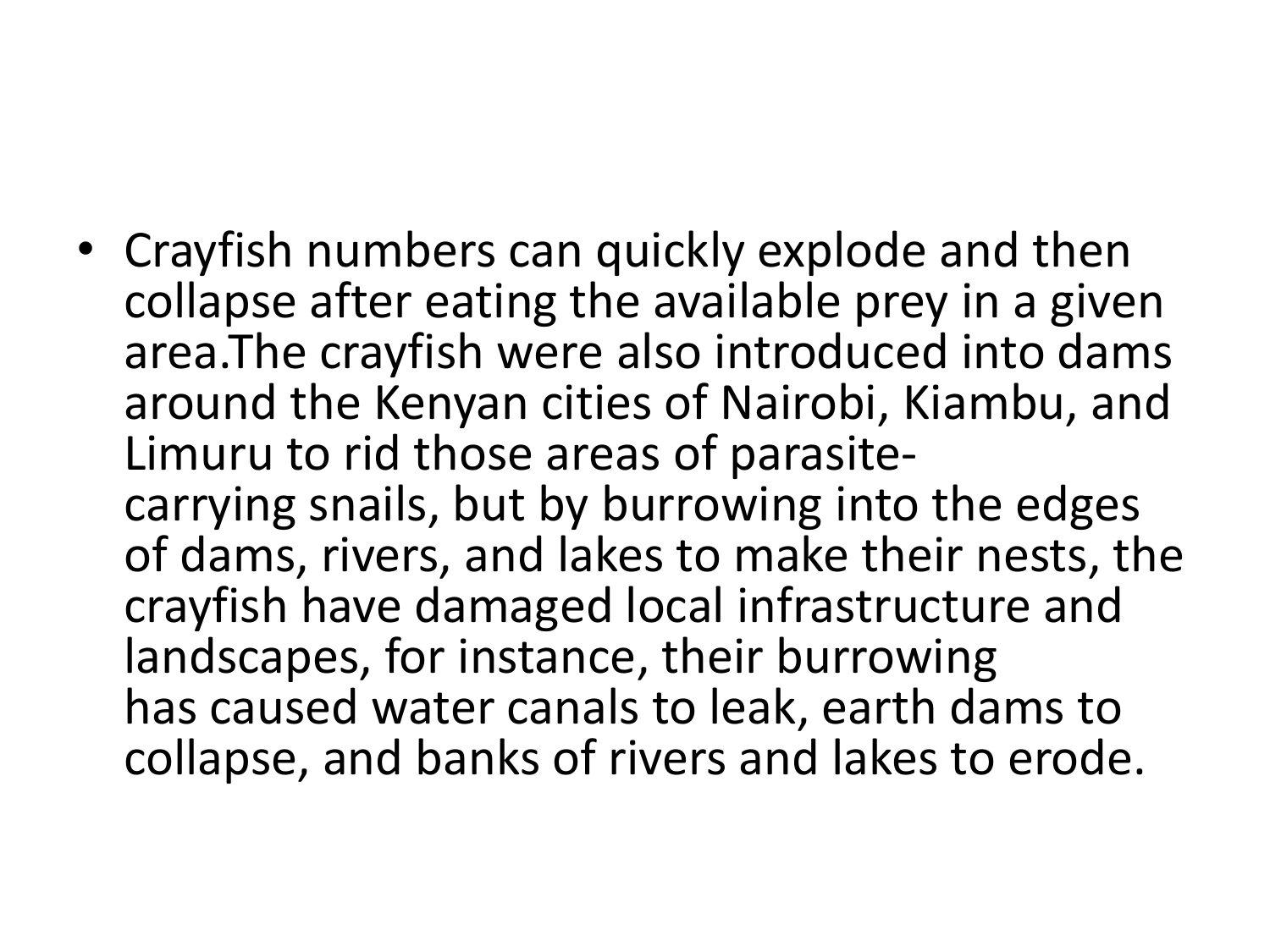## Activities

• Trapping and possibly poisoning could control the species in small bodies of water.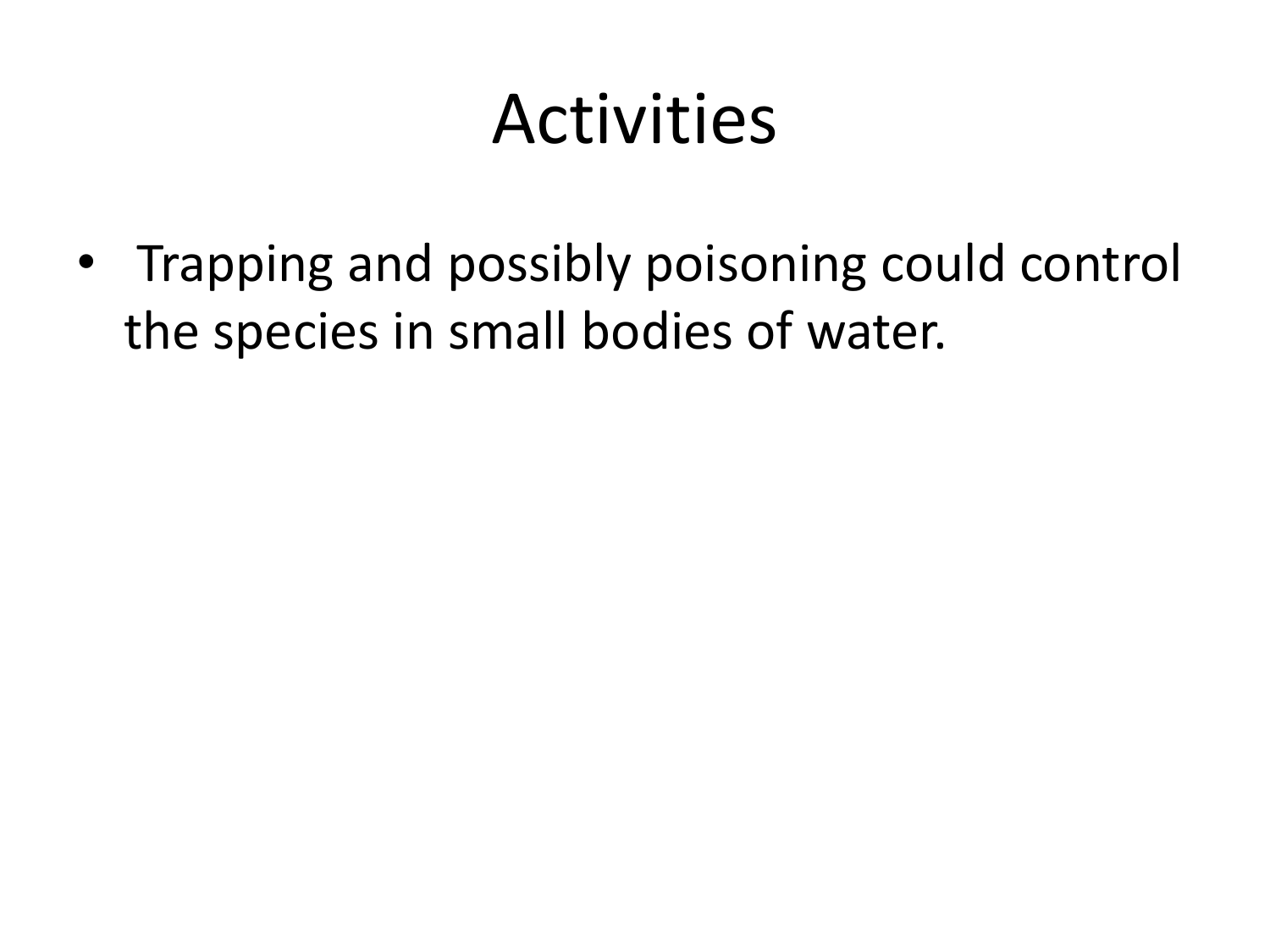• Physical barriers could also stop the crustaceans' movements—but only if a crayfish population's precise distribution is known.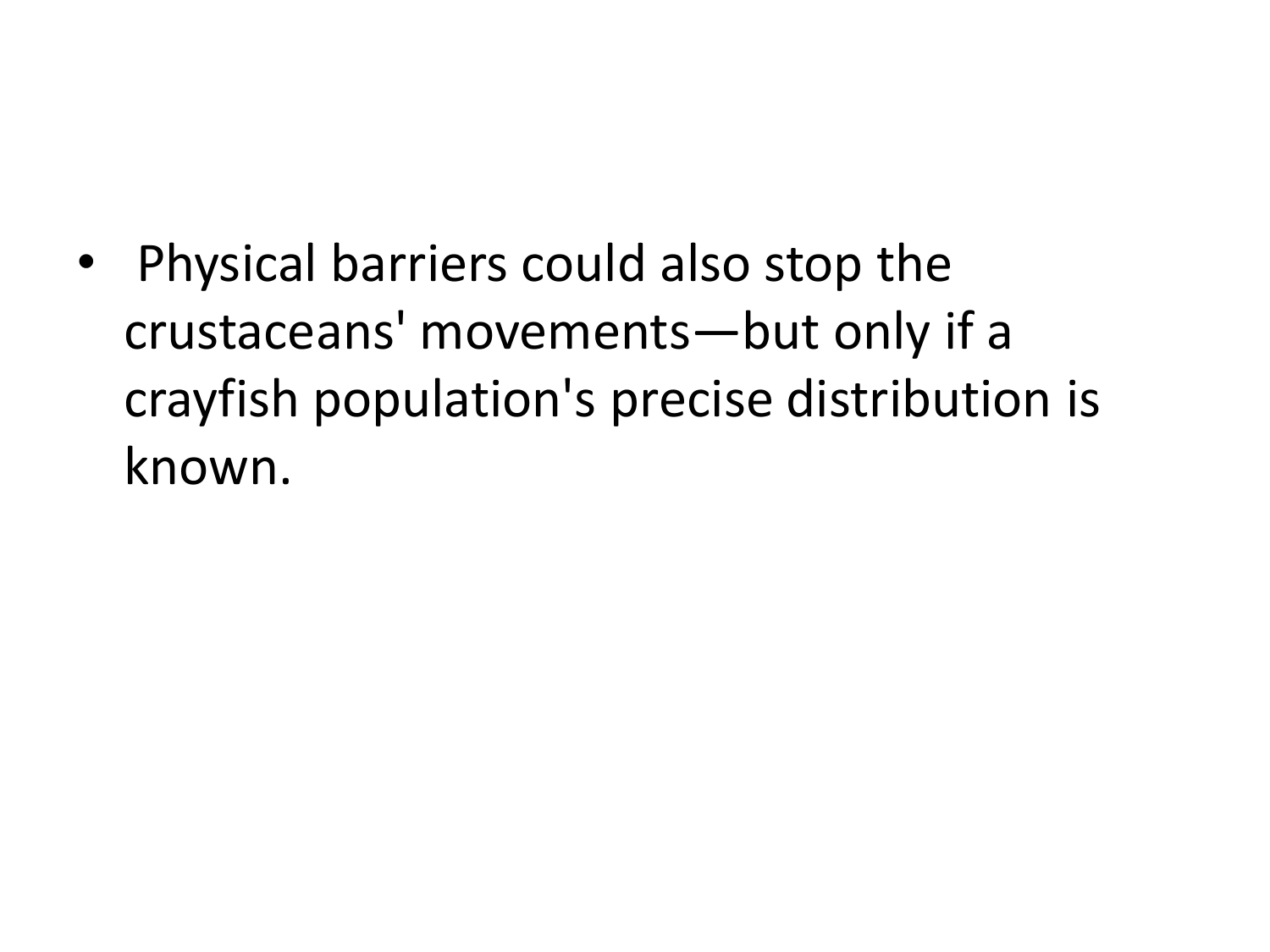• Also, removing water hyacinth and other aquatic weed species from water bodies such as Lakes and rivers may allow birds more access to catch crayfish.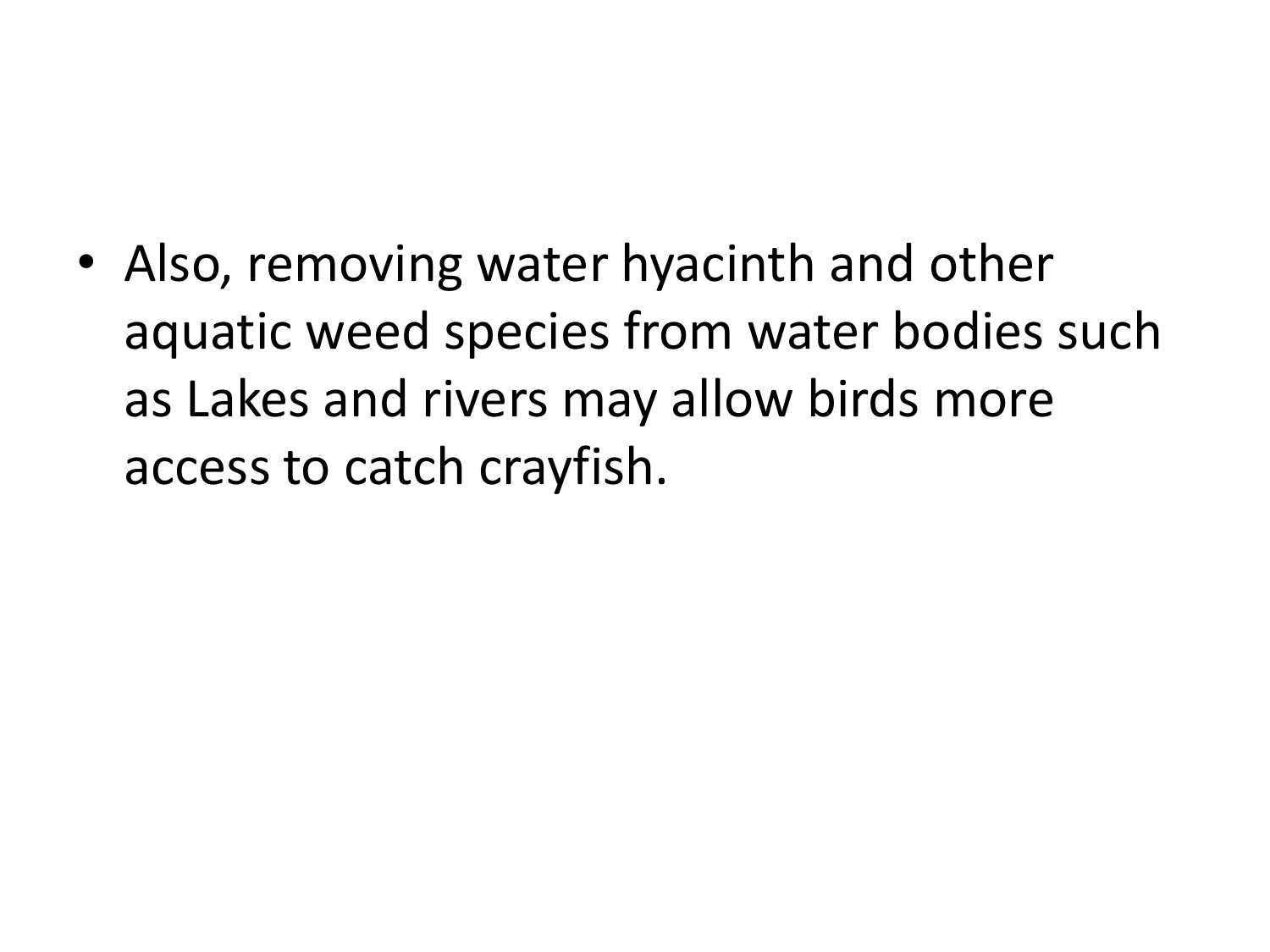We will introduce a disease that will specifically target the crayfish.

- Legal & institutional frameworks to stop moving the crayfish in Africa.
- Promote sharing of information and transfer of technology through Africa.
- Studes population dynamics and the varites of species and subspecies by using RAPD-PCR.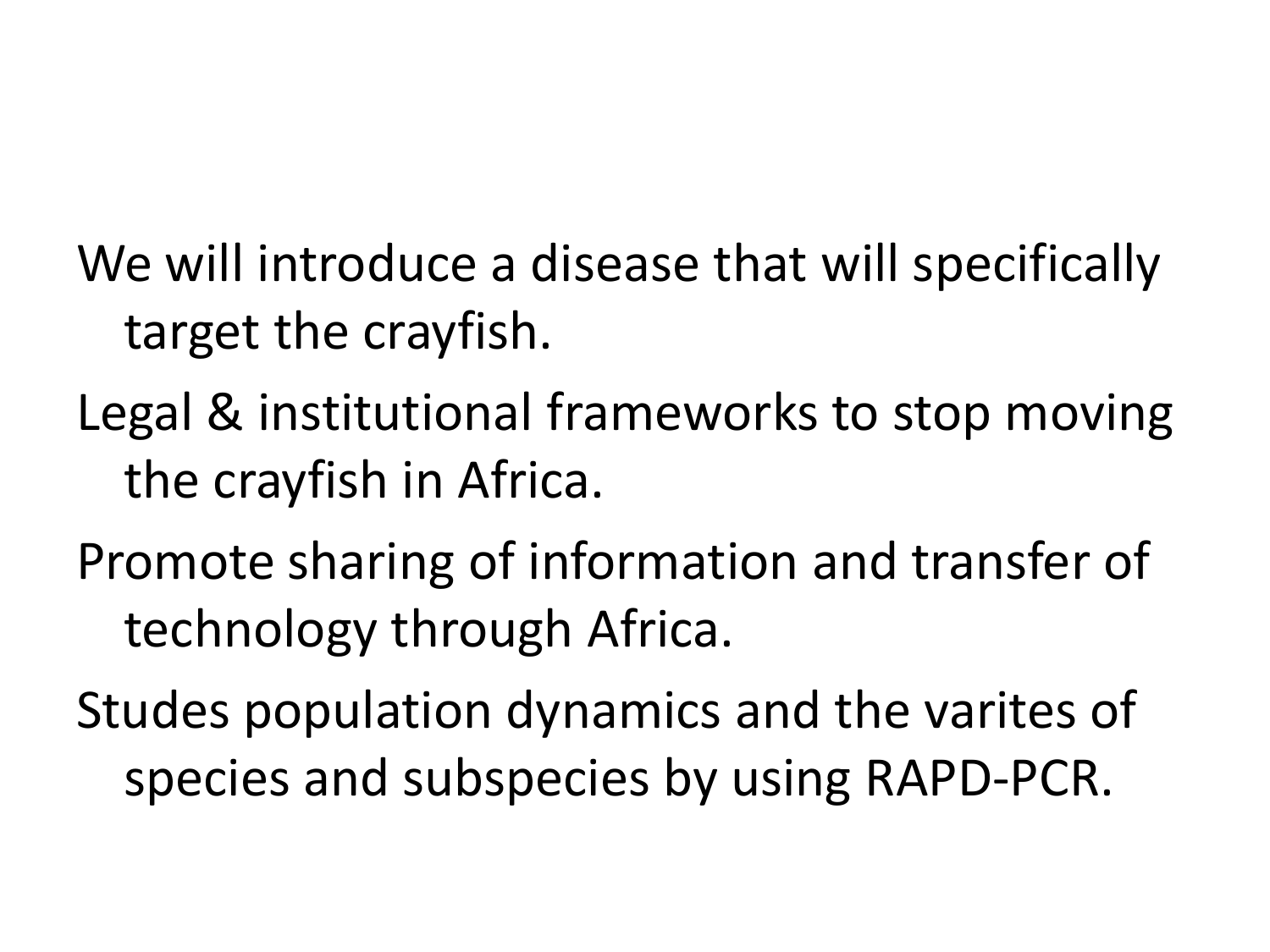- Increase public awarenss inside every country in Africa.
- Build research capacity in each country by encourage universities& Scientific institutions research toward those species.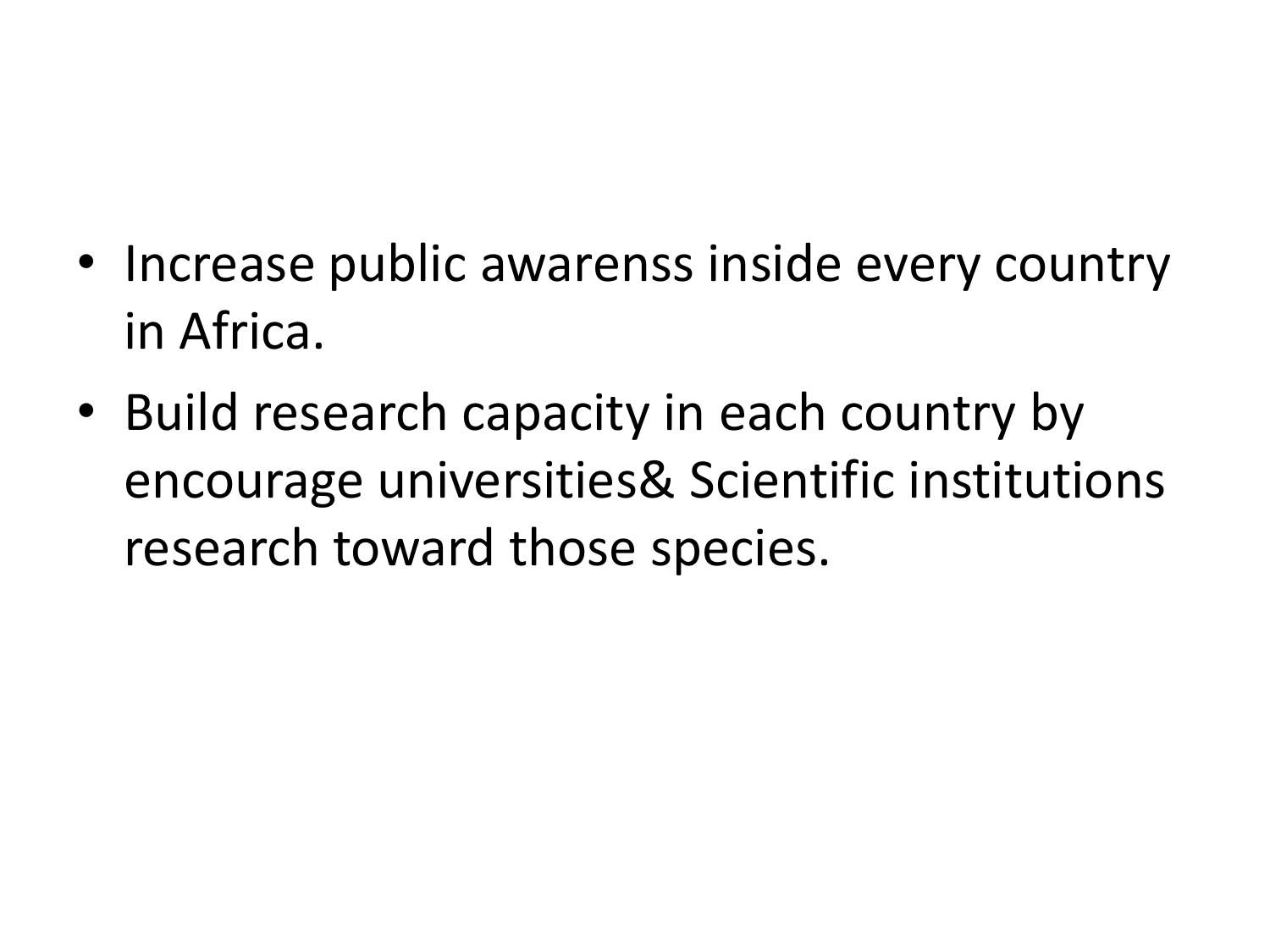### **Project Description and Methodology**

- *Procambarus clarkii* invasion management options include:
- The elimination or reduction of populations employing physical, chemical or biological methods
- The use of legislation to prohibit the transport and release of specimens.